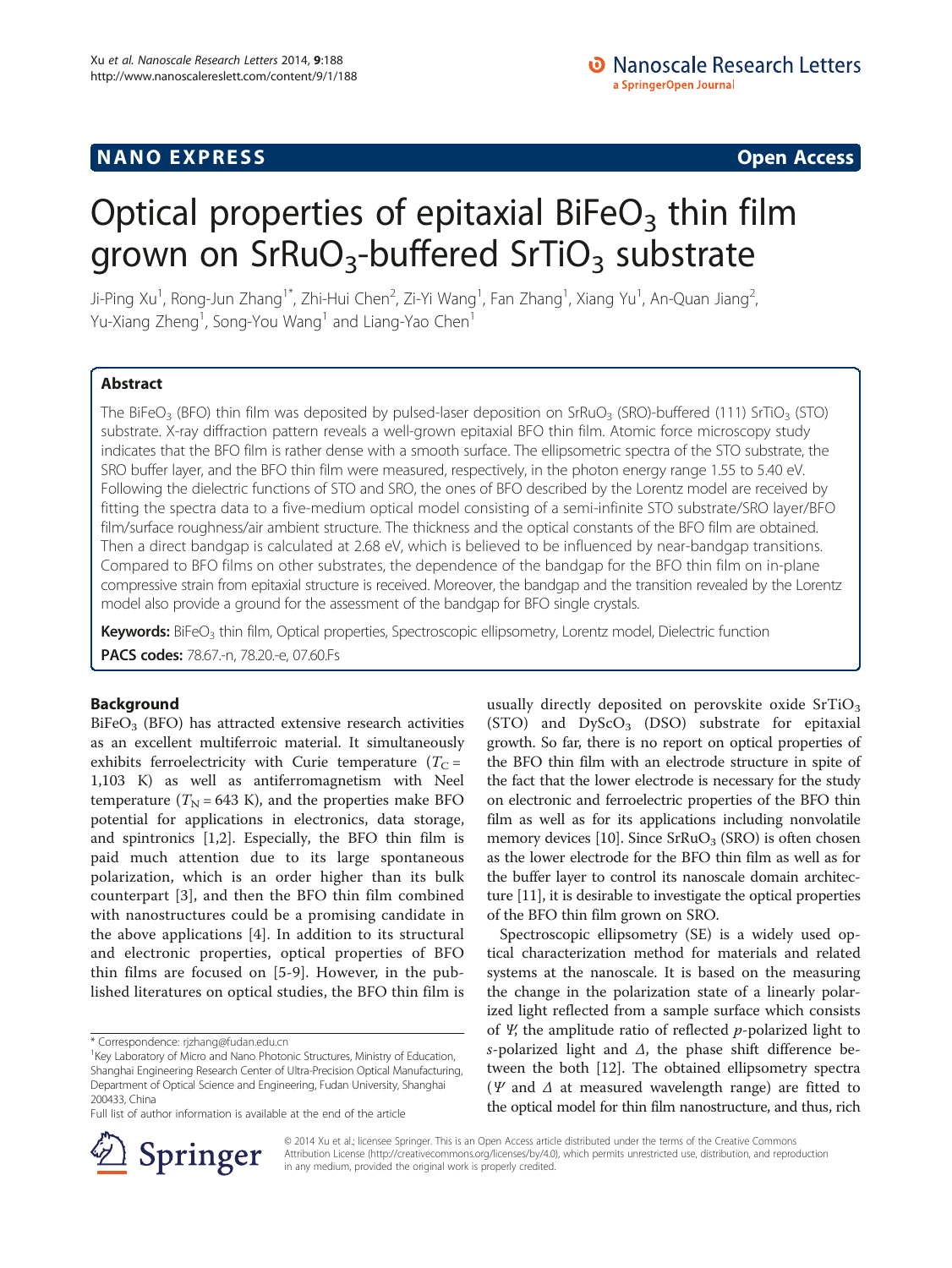<span id="page-1-0"></span>information including surface roughness, film thickness, and optical constants of nanomaterials are revealed [[13,14](#page-5-0)]. Since SE allows various characterizations of the material, our group has studied some thin-film nanostructure using SE methods [\[15](#page-5-0)-[18](#page-5-0)].

In this paper, we report the optical properties of epitaxial BFO thin film grown on SRO-buffered STO substrate prepared by pulsed-laser deposition (PLD) and measured by SE. The dielectric functions of STO, SRO, and BFO are extracted from the ellipsometric spectra, respectively. And the optical constants of the BFO thin film are obtained. The bandgap of 2.68 eV for the BFO thin film is also received and is compared to that for BFO thin film deposited on different substrate as well as BFO single crystals.

## Methods

The epitaxial BFO thin film was deposited by PLD on SRO-buffered (111) STO single-crystal substrate. The SRO buffer layer was directly deposited on the STO substrate by PLD in advance. More details about the deposition process can be taken elsewhere [\[19](#page-5-0)]. The crystal phases in the as-grown BFO thin film were identified by X-ray diffraction (XRD, Bruker X-ray Diffractometer D8, Madison, WI, USA). The surface morphologies of the BFO thin film were investigated by atomic force microscopy (AFM, Veeco Instruments Inc., Atomic Force Microscope System VT-1000, Plainview, NY, USA). Both XRD and AFM investigation are employed to show growth quality of the BFO thin film for further optical measurement and analysis.

SE measurements were taken to investigate the optical properties of the BFO film. Considering the optical investigation with respect to a substrate/buffer layer/film structure, we should firstly obtain the optical response of the STO substrate and SRO buffer layer and then research the optical properties of the BFO thin film. The ellipsometric spectra ( $\Psi$  and  $\Delta$ ) were collected for the STO substrate, the SRO buffer layer, and the BFO film, respectively, at an incidence angle of 75° in the photon energy range of 1.55 to 5.40 eV by a SOPRA GES5E spectroscopic ellipsometer (Paris, France), as shown in Figure 1. Afterwards, the ellipsometric data, which are functions of optical constants and layer or film thickness, were fitted to the corresponding optical model depicted in the inset of Figure 1. By varying the parameters of the models in the fitting procedure, the root mean square error (RMSE) is expressed by [\[17\]](#page-5-0)

$$
RMSE = \sqrt{\frac{1}{2n-m-1} \sum_{i=1}^{n} \left[ \left( \Psi_i^{\text{cal}} - \Psi_i^{\text{exp}} \right)^2 + \left( \Delta_i^{\text{cal}} - \Delta_i^{\text{exp}} \right)^2 \right]}
$$
(1)

is minimized. Here,  $n$  is the number of data points in the spectrums,  $m$  is the number of variable parameters in the model, and 'exp' and 'cal' represent the experimental and the calculated data, respectively.

## Results and discussion

The XRD pattern of the BFO film is displayed in Figure [2](#page-2-0) and shows that a strong (111) peak of the BFO matches the closely spaced (111) ones of the SRO and STO, which

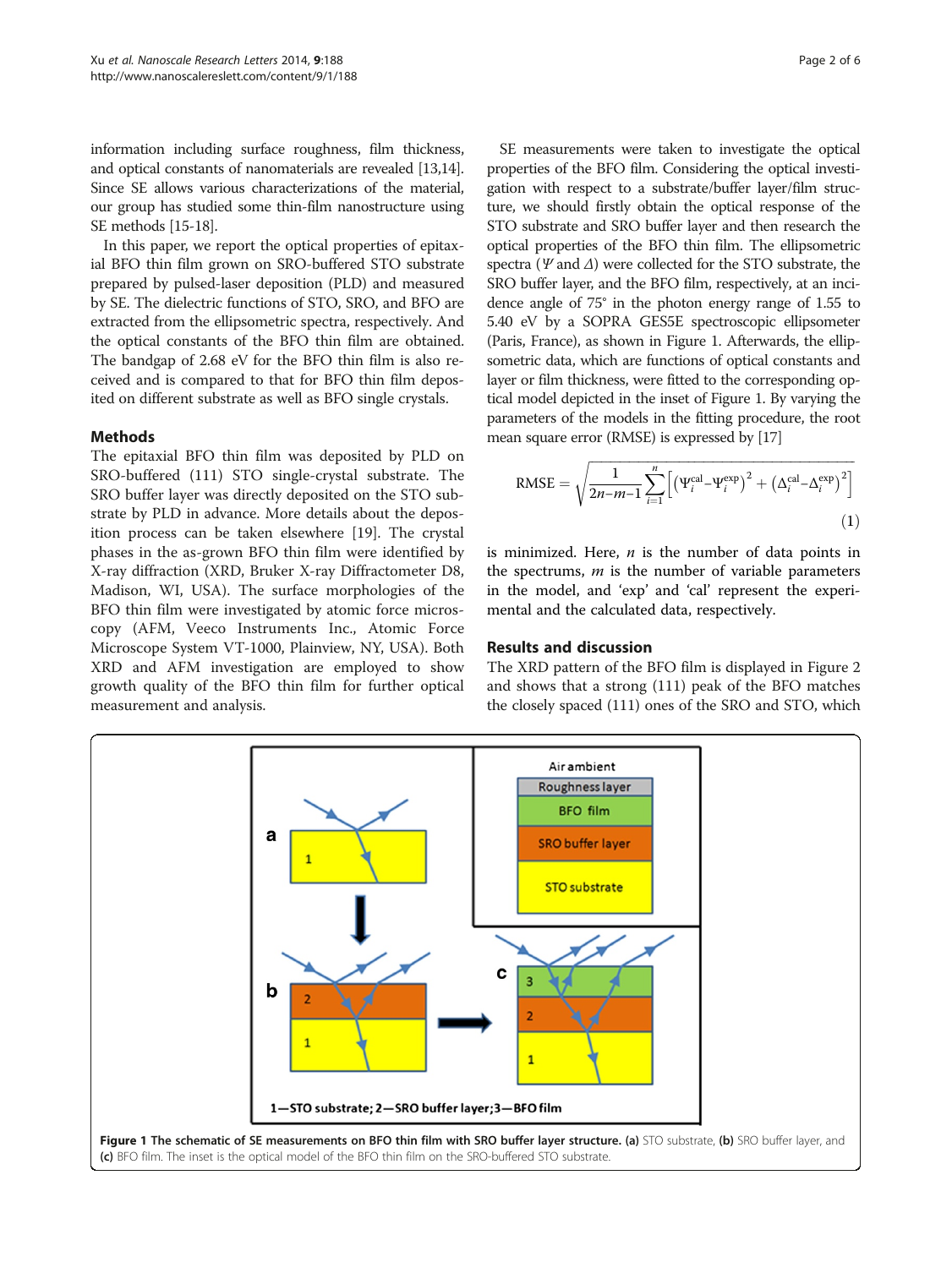<span id="page-2-0"></span>

demonstrates a well-heteroepitaxial-grown film that contains a single phase. As given in the inset of Figure 2, the epitaxial thin film deposited on the SRO/STO substrate is rather dense with Rq roughness of 0.71 nm. The XRD and AFM results together reveal a smooth epitaxial BFO thin film which is beneficial for the optical measurements.

The optical response of the STO substrate is calculated by the pseudo-dielectric function [[20](#page-5-0)], and the obtained dielectric functions are shown in Figure 3a, which agrees well with the published literature [\[21\]](#page-5-0). The dielectric functions of SRO were extracted by minimizing the RMSE value to fit the ellipsometric data of the SRO buffer layer to a three-medium optical model consisting of a semiinfinite STO substrate/SRO film/air ambient structure. With the dielectric functions calculated for the substrate, the free parameters correspond to the SRO-layer thicknesses and a parameterization of its dielectric functions. The SRO dielectric functions are described in the Lorentz model expressed by [[22\]](#page-5-0).

$$
\tilde{\varepsilon} = \varepsilon_{\infty} \left( 1 + \sum_{j=1}^{4} \frac{A_j^2}{\left( E_{center} \right)_j^2 - E(E - i\nu_j)} \right) \tag{2}
$$

The model parameterization consists of four Lorentz oscillators sharing a high-frequency lattice dielectric constant  $(\varepsilon_{\infty})$ . The parameters corresponding to each oscillator include oscillator center energy  $E_{\text{center}}$  oscillator amplitude  $A_i$  (eV) and broadening parameter  $v_i$  (eV). This model yields thickness 105.15 nm for the SRO layer and the dielectric spectra displayed in Figure 3b. The center energy of the four oscillators is 0.95, 1.71, 3.18, and 9.89 eV, respectively, and is comparable to the reported optical transition for SRO at 1.0, 1.7, 3.0, and 10.0 eV [\[23,24\]](#page-5-0), which indicates that the extracted dielectric functions are reliable.

The inset of Figure [1](#page-1-0) sketches a five-medium optical model consisting of a semi-infinite STO substrate/SRO layer/BFO film/surface roughness/air ambient structure employed to investigate the BFO thin film where the roughness layer is employed to simulate the effect of surface roughness of the BFO film on SE measurement. Since the dielectric functions for the STO substrate and the SRO buffer layer as well as the thickness of SRO layer have been obtained, the free parameters correspond to the BFO film and surface roughness thicknesses and a parameterization of the BFO dielectric functions. The BFO dielectric functions are described by the same four-oscillator Lorentz model as the SRO layer. And the surface roughness layer is modeled on a Bruggeman effective medium approximation mixed by 50% BFO and 50% voids [\[25\]](#page-5-0). The fitted ellipsometric spectra ( $\Psi$  and  $\Delta$ ) with RMSE value of 0.26 show a good agreement with the measured ones, as presented in Figure [4](#page-3-0). A BFO film of 99.19 nm and a roughness layer of 0.71 nm are yielded by fitting the ellipsometric data to the optical response from the above five-medium model. The roughness layer thickness is exactly consistent with the Rq roughness from the AFM measurement.

The obtained dielectric functions of the BFO thin film are given in Figure [5.](#page-3-0) In the Lorentz model describing the dielectric functions, the center energy of four oscillators are 3.08, 4.05, 4.61, and 5.95 eV, respectively, which matches well with the 3.09, 4.12, 4.45, and 6.03 eV reported from the first-principles calculation study on

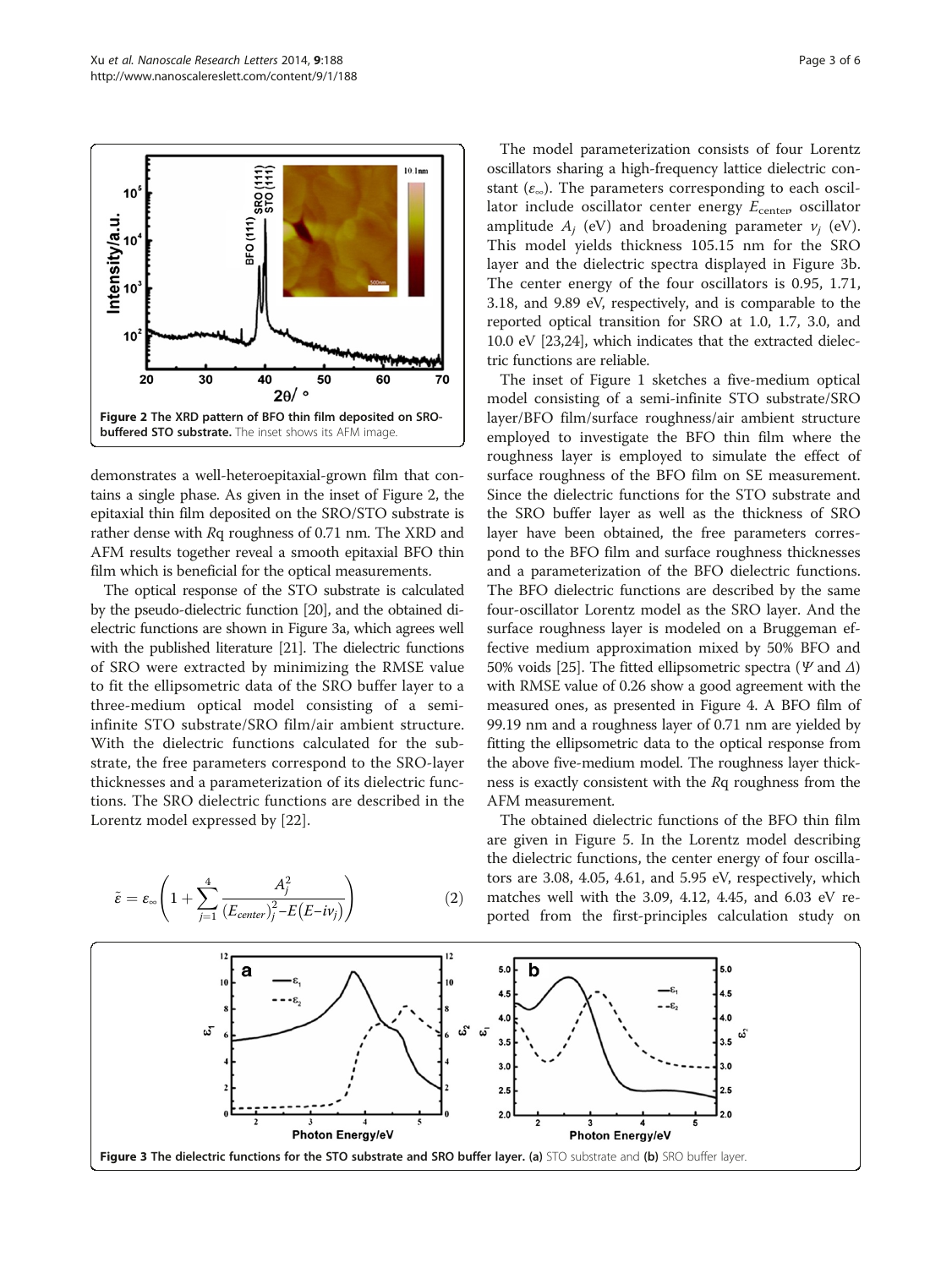<span id="page-3-0"></span>

BFO [[26](#page-5-0)]. The smallest oscillator energy 3.08 eV is explained either from the occupied O  $2p$  to unoccupied Fe 3d states or the d-d transition between Fe 3d valence and conduction bands while the other energies can be attributed to transitions from  $O$  2p valance band to Fe 3d or Bi 6p high-energy conduction bands [[26\]](#page-5-0). The optical constants refractive index  $n$  and extinction coefficient  $k$  are calculated through [\[27](#page-5-0)]

$$
n = \left\{ \left[ \varepsilon_1 + \left( \varepsilon_1^2 + \varepsilon_2^2 \right)^{1/2} \right] / 2 \right\}^{1/2}
$$
 (3)

$$
k = \left\{ \left[ -\varepsilon_1 + \left( \varepsilon_1^2 + \varepsilon_2^2 \right)^{1/2} \right] / 2 \right\}^{1/2}
$$
 (4)

and shown in Figure 6.

Plotting  $(\alpha \cdot E)^2$  vs E where  $\alpha$  is the absorption coefficient ( $\alpha = 4\pi k/\lambda$ ) and E is the photon energy, a linear extrapolation to  $(\alpha \cdot E)^2 = 0$  at the BFO absorption edge indicates a direct gap of 2.68 eV according to Tauc's principle, as shown in Figure [7](#page-4-0)a. In the plot of  $(\alpha \cdot E)^{1/2}$ vs E displayed in Figure [7b](#page-4-0), no typical indirect transitions are observed in the spectra range [[28\]](#page-5-0), suggesting that BFO has a direct bandgap. The bandgap 2.68 eV

10 10 £1 Я ĥ బి ట్ 3  $\overline{\mathbf{4}}$ 5 **Photon Energy/eV** Figure 5 The real and imaginary parts of the dielectric function of the BFO thin film.

obtained from the Lorentz model to describe dielectric functions of the BFO thin film is less than the reported 2.80 eV from the Tauc-Lorentz (TL) model [[6](#page-5-0)]. Since the TL model only includes interband transitions [[29](#page-5-0)], intraband transitions and defect absorption taken account into the Lorentz model could impact the received bandgap. In addition, it is reported that there is photoluminescence emission peak at 2.65 eV for the BFO film ascribed to  $Bi^{3+}$ -related emission [[30](#page-5-0)]. Thus, it is reasonable to believe that the near-band-edge transition contributes to our shrunk bandgap.

On the other hand, it deserves nothing that there is controversy about bandgap sensitivity of the epitaxial thin film to compressive strain from heteroepitaxial structure [\[5,7](#page-5-0)]. Considering that the degree of compressive stress imposed by the epitaxial lower layer progressively decreases with increasing BFO thickness [[3\]](#page-5-0), our result 2.68 eV from the BFO thin film prepared by PLD with a 99.19-nm thickness is compared to the reported ones of the BFO film on DSO or STO with comparable thickness as well as that deposited by PLD, as listed in Table [1.](#page-4-0)

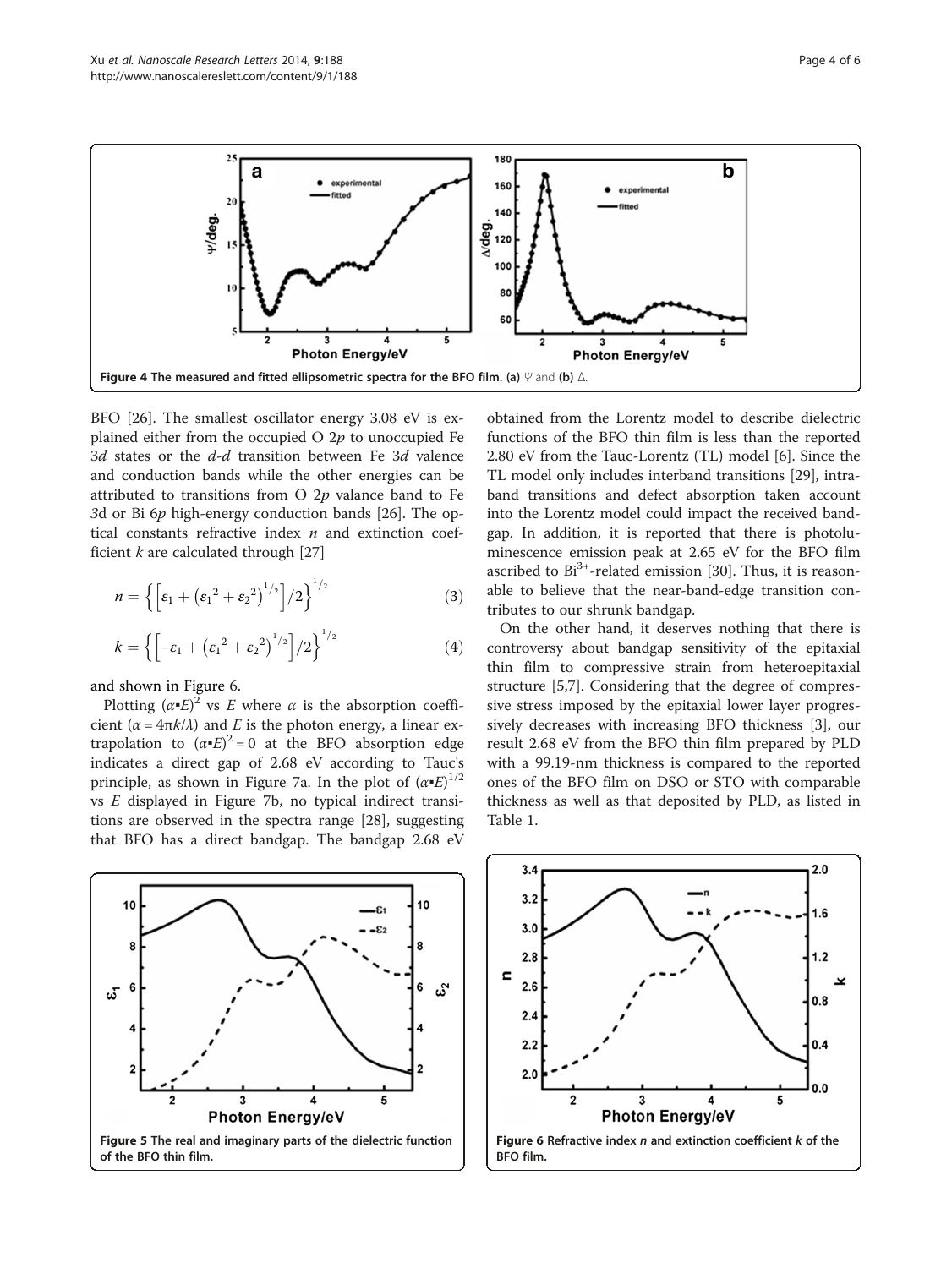<span id="page-4-0"></span>

The bandgap of BFO on SRO is almost the same as that on DSO and is smaller than that on Nb-doped STO. It is noted that the in-plane (IP) pseudocubic lattice parameter for SRO and DSO is 3.923 and 3.946 Å [[11\]](#page-5-0), respectively, while STO has a cubic lattice parameter of 3.905 Å [[7\]](#page-5-0). Considering the IP pseudocubic lattice parameter 3.965 Å for BFO [\[11\]](#page-5-0), the compressive strain for the BFO thin film deposited on STO substrate is larger than that on SRO and DSO. Thus, the more compressive strain imposed by the heteroepitaxial structure, the larger bandgap for the BFO thin film, which agrees with the past report [[7\]](#page-5-0).

The obtained direct bandgap 2.68 eV of the epitaxial BFO thin film is comparable to 2.74 eV reported in BFO nanocrystals [\[31](#page-5-0)] but is larger than the reported 2.5 eV for BFO single crystals [\[32](#page-5-0)]. This can be understood because even for the epitaxial thin film, the existence of structural defect such as grain boundaries is evitable, which will result in an internal electric field and then widen the bandgap compared to single crystals. On the other hand, a bandgap of 3 eV for BFO single crystals through photoluminescence investigation is also reported [[33\]](#page-5-0). The broad and asymmetric emission peak at 3 eV in the photoluminescence spectra presented in [[33](#page-5-0)] is attributed to the bandgap together with the nearbandgap transitions arising from oxygen vacancies in BFO. However, the Lorentz model employed to depict BFO optical response in our work reveals the existence of a 3.08-eV transition, which is the transition from the occupied O  $2p$  to unoccupied Fe 3d states or the  $d-d$ transition between Fe 3d valence and conduction bands rather than the bandgap [[26\]](#page-5-0). Therefore, the broad and

Table 1 Bandgap of BFO thin film (prepared by PLD) on different substrate

| Bandgap (eV)     | Substrate        | Film thickness (nm) |
|------------------|------------------|---------------------|
| 2.68 (this work) | SRO-buffered STO | 99 19               |
| 2.67 [8]         | nso              | 100                 |
| 2.80 [7]         | Nb-doped STO     | 106.5               |

asymmetric peak is more likely to be explained as the overlap of the 3.08-eV transition and the bandgap transition with lower energy.

#### Conclusions

In summary, the optical properties of the epitaxial (111) BFO thin film grown on SRO-buffered STO substrate by PLD were investigated. The XRD and AFM analysis indicated that the BFO thin film sample is grown well with epitaxial structure and smooth surface. Then SE measurements were taken to get the ellipsometric spectra of the STO substrate, the SRO buffer layer and the BFO thin film, respectively, in the photon energy range 1.55 to 5.40 eV. The dielectric functions of STO, SRO, and BFO are obtained by fitting their spectra data to different models in which BFO corresponds to a five-medium optical model consisting of a semi-infinite STO substrate/ SRO film/BFO film/surface roughness/air ambient structure. The BFO film and surface roughness thickness are identified as 99.19 and 0.71 nm, respectively. The optical constants of the BFO film are determined through the Lorentz model describing the optical response, and a direct bandgap at 2.68 eV is obtained which near-bandgap transitions could contribute to. Moreover, the gap value is compared to the BFO thin film with similar thickness deposited on various substrate prepared by PLD, indicating the dependence of the bandgap for the epitaxial BFO thin film on the in-plane compressive strain. In addition, the transition at 3.08 eV disclosed by the Lorentz model in our work suggests that the bandgap of BFO single crystals is less than 3 eV as previously reported. The results given in this work are helpful in understanding the optical properties of the BFO thin film and developing its application in optical field.

#### Abbreviations

BFO: BiFeO<sub>3</sub>; STO: SrTiO<sub>3</sub>; DSO: DyScO<sub>3</sub>; SRO: SrRuO<sub>3</sub>; SE: spectroscopic ellipsometry; PLD: pulsed-laser deposition; XRD: X-ray diffraction; AFM: atomic force microscopy; RMSE: root mean square error; TL: Tauc-Lorentz; IP: in-plane.

#### Competing interests

We declare that we have no competing interests.